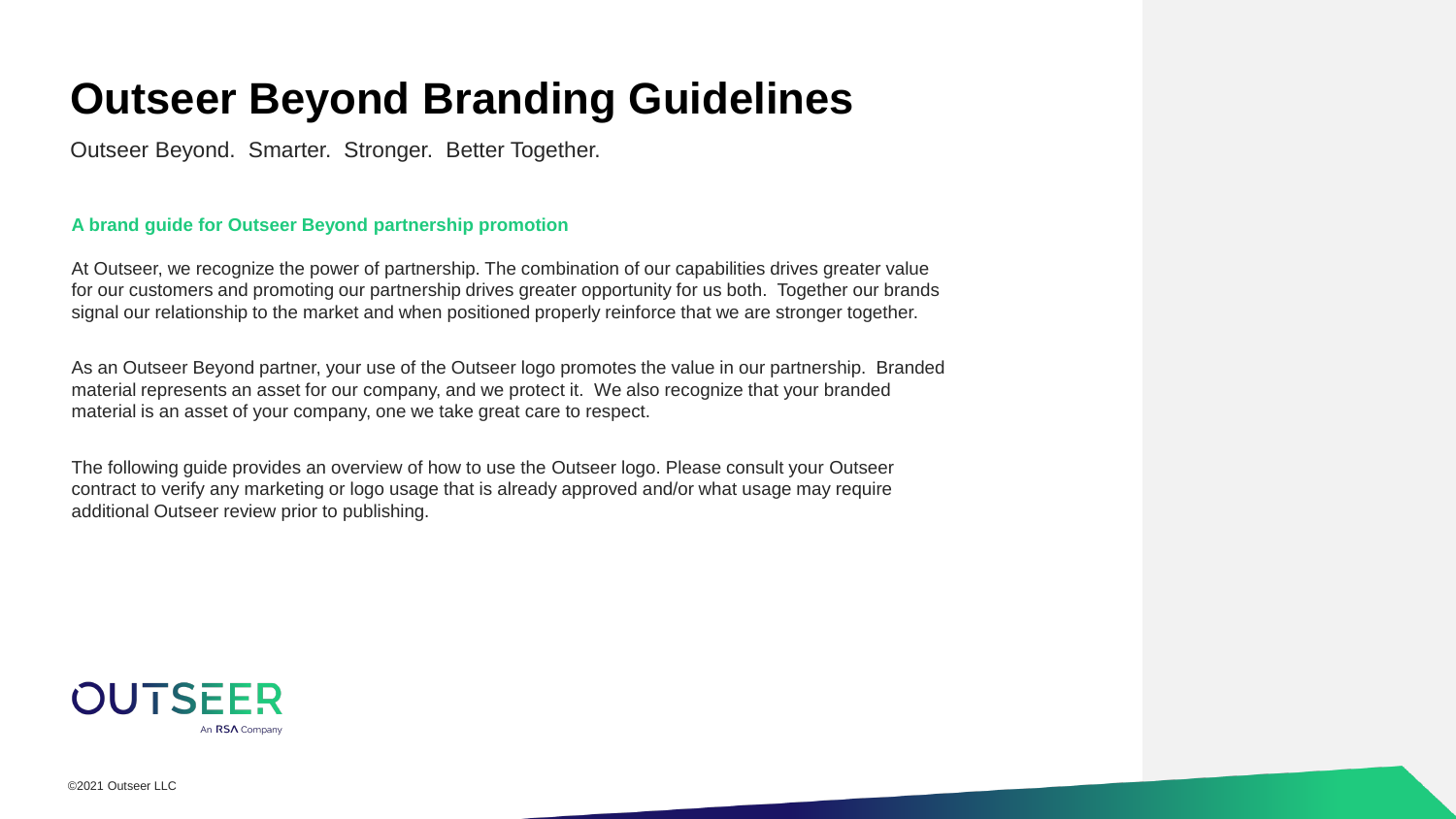## **Outseer Beyond Branding Guidelines**

A guide for using our logo and branding

**Outseer Color Logo** Our logo should be used when creating any branded collateral

# OUTSEER

An RSA Company

**Outseer Single Color Logo**



**Outseer Primary Color Palette Supporting Palette** RGB: 27.20.100 CMYK: 100.100.26.24 PMS: 273 C Hex: #1B1464 RGB: 31.202.126 CMYK: 70.0.71.0 PMS: 7479 C Hex: #1FCA7E Hex: #1B1464 / #1FCA7E

#### **[Download Logos Here](https://outseer.com/about-us/brand/)**

#### **Typography**

**Poppins** 

**Headlines** 

Roboto

Everything else

#### **The Iris**

The iris is shorthand for Outseer. It stands for protection and focus. We don't want to overuse it by putting it everywhere. It has definite uses and some built-in flexibility.



**Questions?** Outseer.Partners@rsa.com